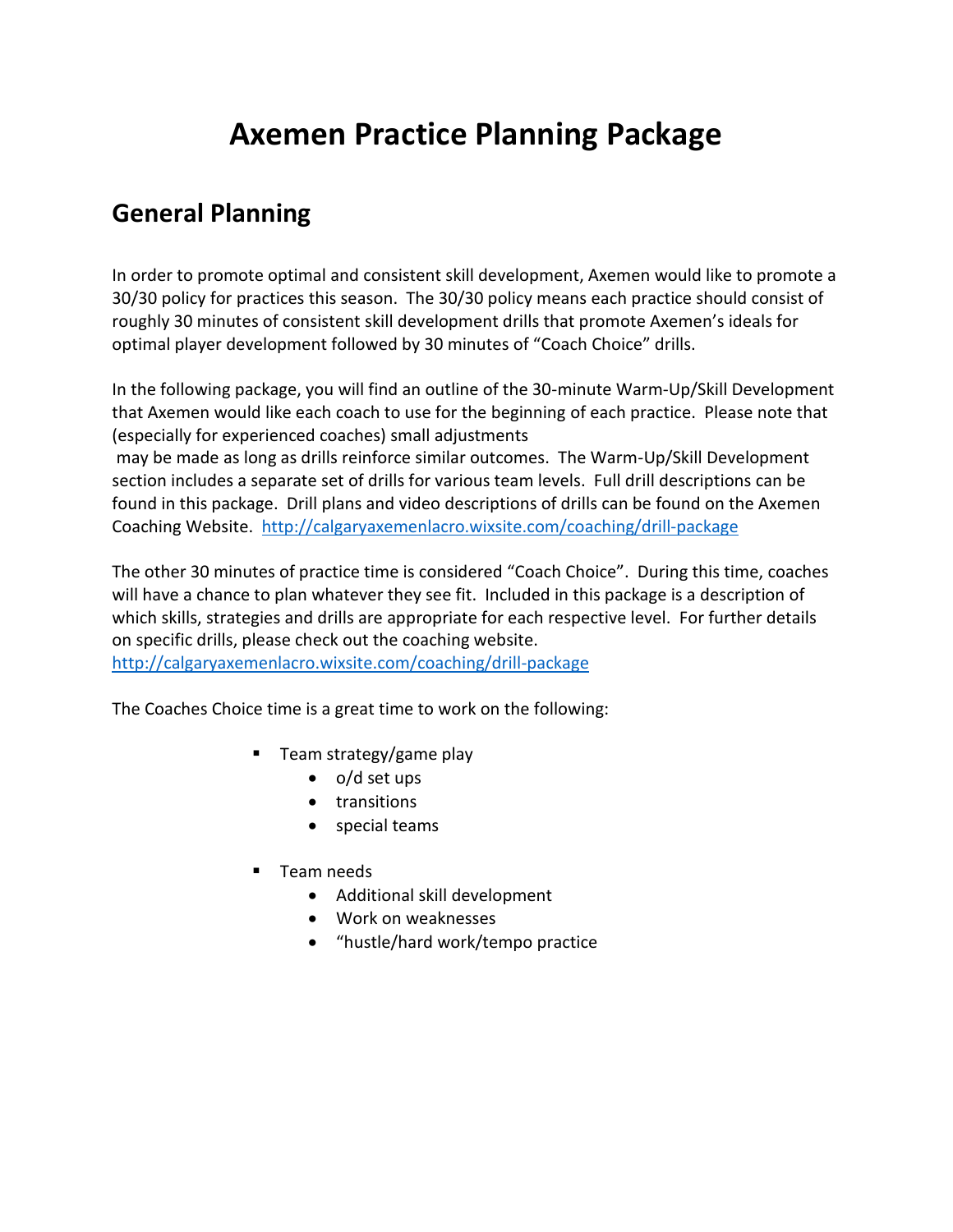## **Warm-Up/Skill Development**

The "warm-up" should be a consistent part of every practice. For our purposes, the warm-up will consist of 2 basic parts and should take up approximately 30 minutes of each practice. In the first portion is a chance for players to actually warm-up their sticks and their bodies. We want players to have a chance to make sure their sticks are working as they should as sticks and strings have a tendency to loosen or tighten when left alone between floor times. Players also need a chance to start moving their bodies to provide blood flow to their muscles and help loosen up their joints. Once warm, a dynamic warm-up and stretch will help to reduce the chance of injury during activity. The second portion is basic skills. During this time, players will reinforce their stick skills through a set of drills specific to each level.

Tips:

- To save floor time, you can have players warm up in a safe location off floor prior to the start of practice time. A jog and stretch in the field along with some passing can save 5- 10 minutes of floor time.
- Encourage players to "fix their sticks" before getting to practice so they are not wasting floor time adjusting strings.
- Generally, keep things consistent so players can get started right away and are familiar with these drills.
- Encourage attention to detail and consistency in the proper execution or drills. Think of key points that players should pay attention to.
- Adjust drills to the levels of your players by encouraging specific outcomes or adding elements such as a sprint after shots or a mock defender.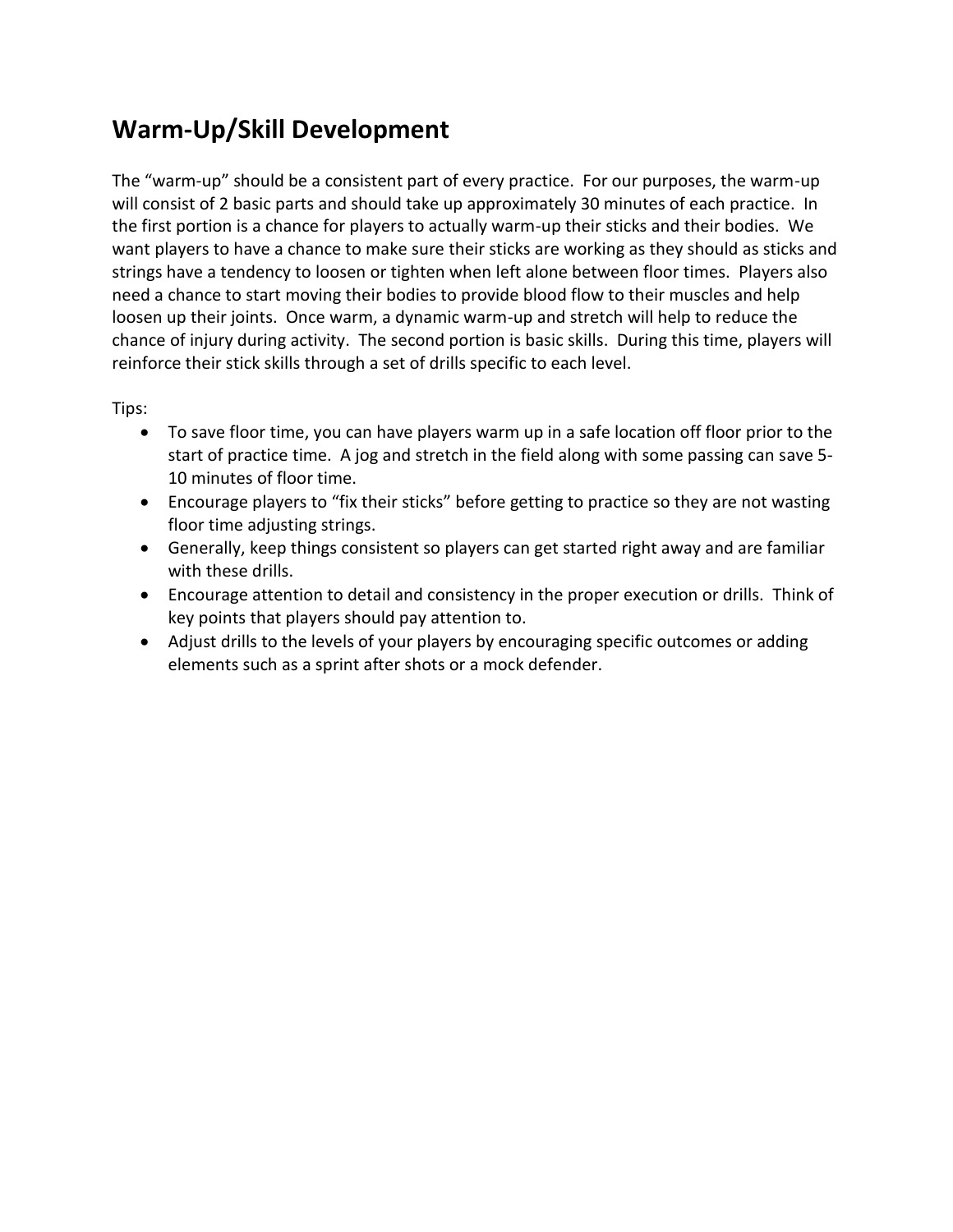### **Warm-Ups by Level**

**Level A Boys - PW A, Bantam A/B, Midget A/B/C Girls - Midget, Bantam** 5 min – 5 star (2 ball or with shot) 5 min – dynamic stretch 10 min – 4 corner (emphasize quick release shots) 10 min – swing drill (one fake coming across)

#### **Level B**

**Boys - PW B, Bantam C, [Midget C-maybe] Girls – PW** 5 Min – Wall Ball 5 min – X-shuttle passing (in close, out wide) 5 min – dynamic stretch (quick water) 10 min – pass, pick shot (outside drive/inside dish) 10 min – top 3 pick n roll (top shot/outside dish)

**Level C Boys - Novice, PW C, Girls Novice [PW-maybe]** 5 Min – Wall Ball 15 min – shuttle drill – 3 basics 10 min –pick shot (low to high, high to low) 10 min – loose ball, drive the net (corner to around coach, high drive around coach)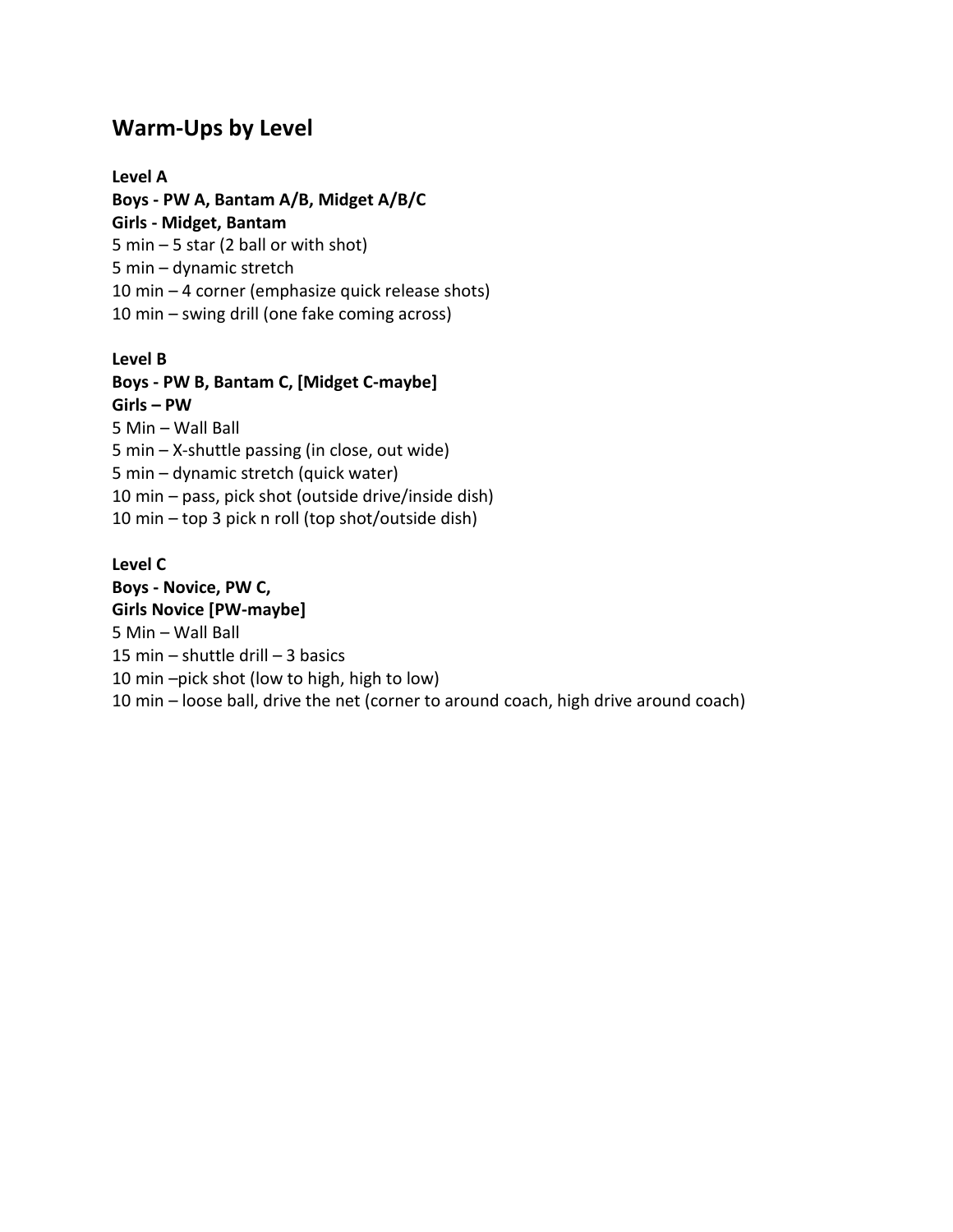## **Level A Warm-Up**

5 min – 5 star (2 ball or with shot)

- See video "5-Star Shuttle"
- Try alternating starting position and rotational direction of passing
- Try in tight and out wide passing

5 min – dynamic stretch

- Set up 3-4 lines of players
- Each drill is executed up to the white line, and then jogged back to the end board
- Each drill is repeated twice
- High knees, butt kicks, side shuffle, grape vine, walking lunge, squats, toe touches
- 10 min 4 corner (emphasize quick release shots)
	- See video "4 Corner Shooting"
	- Low drive encourage no or minimal handling aim for quick stick no fakes
	- High shot encourage quick release wait for low drive to finish before giving target

10 min – swing drill (one fake coming across)

- Encourage bringing first pick high
- Ball handler has "good habits" (no lazy play)
- Drive net and give 1-2 fakes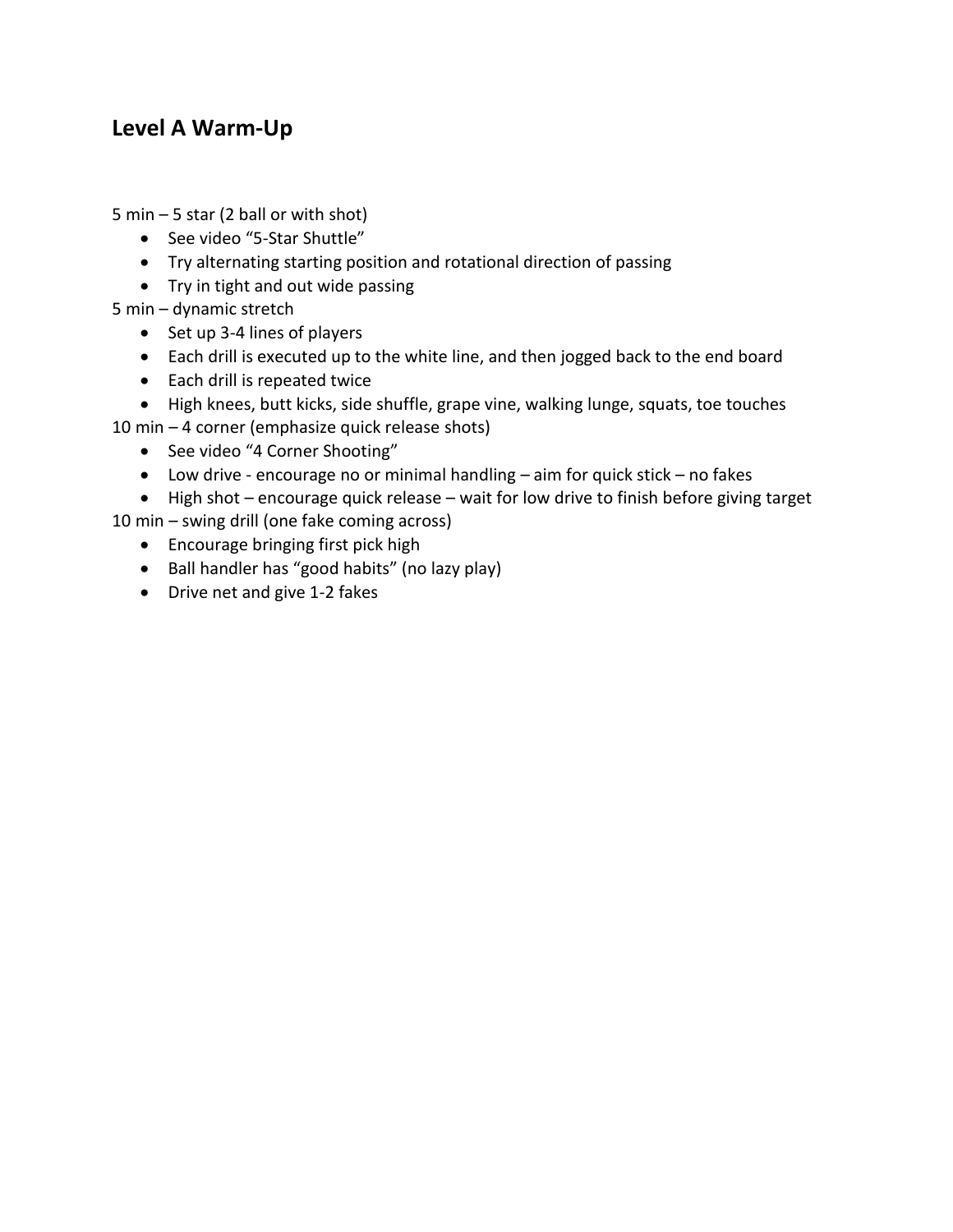### **Level B Warm-Up**

5 Min – Wall Ball

- See link "Wall Ball Passing"
- Keep stick level and back
- Aim, follow through and step towards target
- Consistency first!
- 5 min X-shuttle passing (in close, out wide)
	- Shuttle drill in an X pattern, causing players to be "heads up"
	- Precursor to the "5 Star Passing"
- 5 min dynamic stretch
	- Set up 3-4 lines of players
	- Each drill is executed up to the white line, and then jogged back to the end board
	- Each drill is repeated twice
	- High knees, butt kicks, side shuffle, grape vine, walking lunge, squats, toe touches
- 10 min pass, pick shot (outside drive/inside dish)
	- See video "Pass Pick Shot"
	- 5 minutes on outside shooter driving the net
	- 5 minutes on dishing to the inside "pick n roll"

10 min – top 3 pick n roll (top shot/outside dish)

- See video "Top 3 Pick N Roll"
- 5 minutes on top player shooting around pick
- 5 minutes on driving to top and dishing to outside "pick n roll"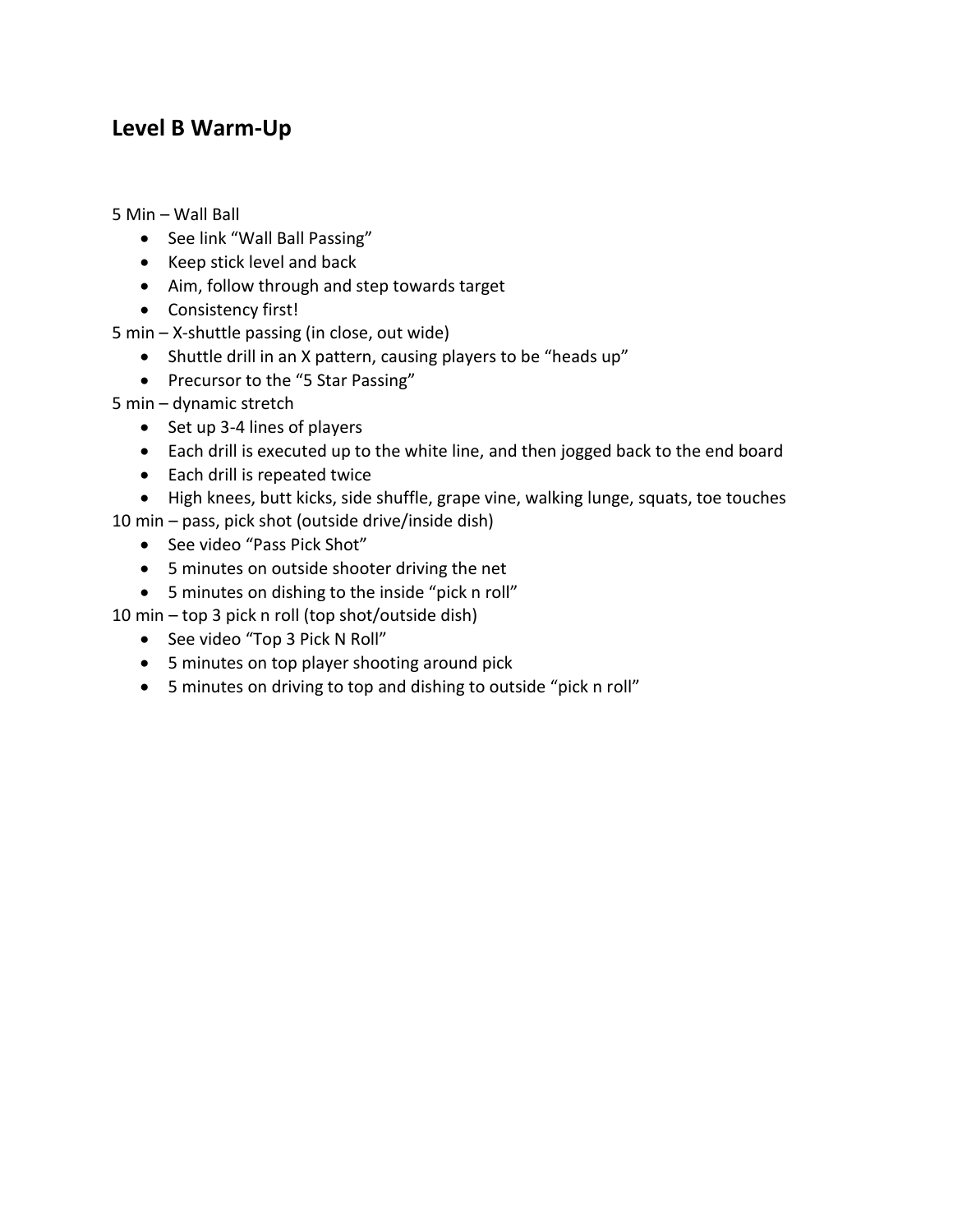## **Level C Warm-Up**

5 Min – Wall Ball

- See link "Wall Ball Passing"
- Keep stick level and back
- Aim, follow through and step towards target
- Consistency first!

15 min – shuttle drill – 3 basics

- See video "basic Shuttle Drill"
- Goalies can do these too
- Spend 5 minutes on each skill
- Keep players/lines wide

10 min –pick shot (low to high, high to low)

- 4 corner set up (keep players on their side)
- have coaches be "stand still" defender
- 5 mins low player sets pick on coach (high), top player runs around pick and drives net
- 5 mins high player sets pick on coach (low), low player runs around pick and drives net

10 min – loose ball, drive the net (corner to around coach, high drive around coach)

- have coaches be "stand still" defender at top shot position
- lines low loose ball on side boards- player picks it up, runs around coach and drives net
- lines mid line pick up loose ball, make move around coach and drive net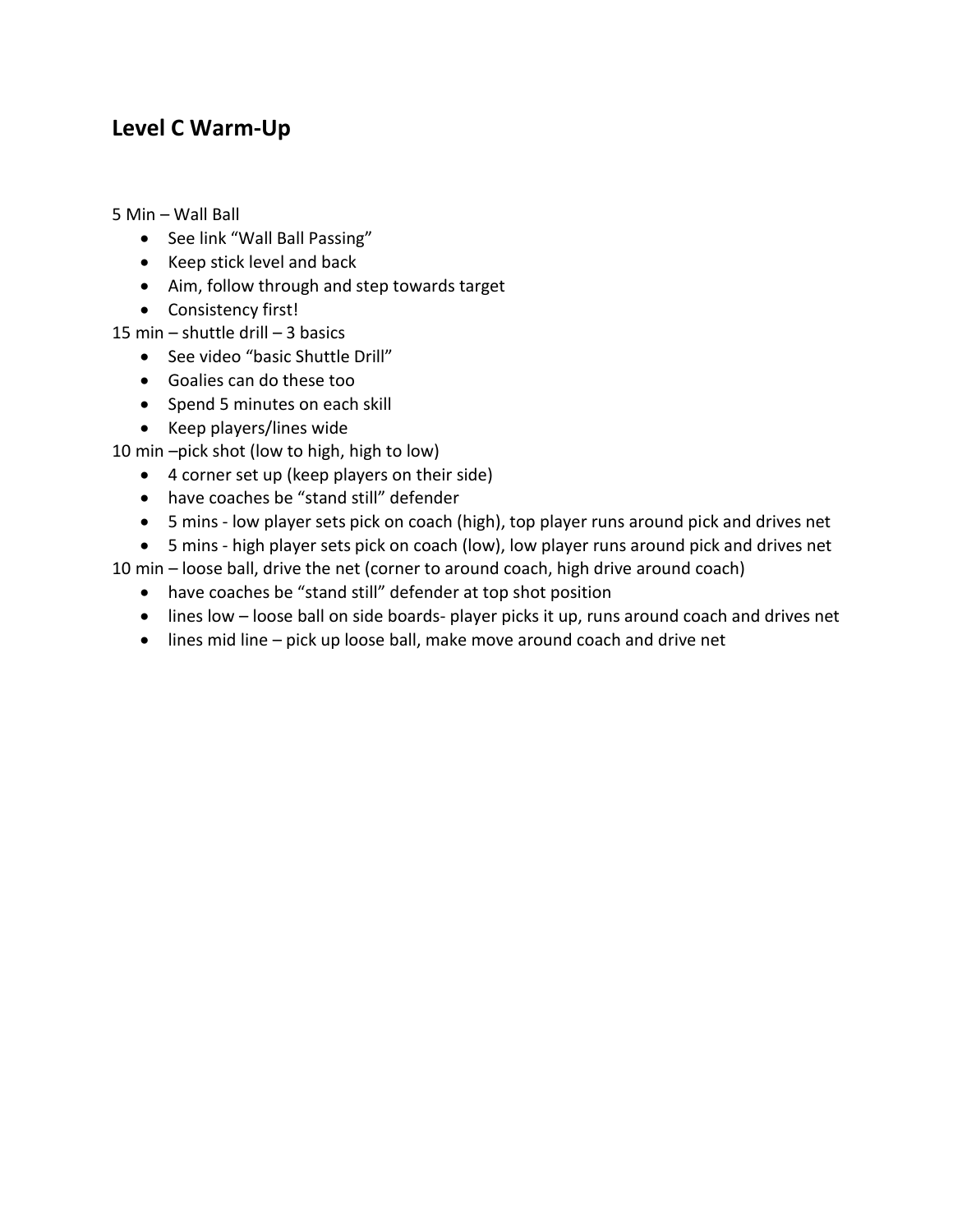## **Coaches Choice Guidelines**

\*Drills and skills mentioned can be referenced in the Drill Package found here:

<http://calgaryaxemenlacro.wixsite.com/coaching/drill-package>

| <b>Division</b> | $% of focus$ – SKILLS<br>(% of focus) - STRATEGY                                                                                                                                                             | PROGRESSION LEVELS<br><b>AND DRILL FOCUS</b>                                                                                                                                                                                                                                                                                                                                                                               |
|-----------------|--------------------------------------------------------------------------------------------------------------------------------------------------------------------------------------------------------------|----------------------------------------------------------------------------------------------------------------------------------------------------------------------------------------------------------------------------------------------------------------------------------------------------------------------------------------------------------------------------------------------------------------------------|
| Mini Tyke       | (90-95) - BASIC SKILLS IN A FUN WAY<br>(5-10) - VERY BASIC GAME PLAY AND SET UP<br>• Fun/competitive drills<br>• Primary Focus: scooping and cradling<br>• Secondary Focus: throw and catch                  | *Many "pre-progression drills"<br>focusing on very basic<br>fundamentals and lots of fun<br><b>Offense:</b><br>· Shuttle (very basic skills)<br>Defense:<br>• Safe 1 on 1 stick checks and<br>place/push                                                                                                                                                                                                                   |
| Tyke            | (90-95) - BASIC SKILLS IN A FUN WAY<br>(5-10) – VERY BASIC GAME PLAY AND SET UP<br>• Fun/competitive drills<br>• Primary Focus: scooping and cradling<br>• Secondary Focus: throw and catch                  | *Many "pre-progression drills"<br>focusing on very basic<br>fundamentals and lots of fun<br><b>Offense:</b><br>• Shuttle (very basic skills)<br>Defense:<br>• Safe 1 on 1 stick checks and<br>place/push                                                                                                                                                                                                                   |
| Novice          | (85-90) – BASIC SKILLS IN FUN, FOCUSED WAY<br>(10-15) - BASIC GAME PLAY, GOOD HABITS<br>• Fun/competitive drills<br>• Primary Focus: Fundamental Skills<br>• Secondary Focus: Cuts and Picks, basic checking | <b>Offense:</b><br>• Shuttle drill<br>• Basic cuts and picks (pass,<br>pick, shot)<br>• Some 2 on 2 and 3 on 3<br>Defense:<br>• Safe 1 on 1 stick checks and<br>place/push<br>$\cdot$ Zone $-5$ spots<br><b>Transition:</b><br>• Shuttle<br>• Shuttle Break Out<br>• Intro basic breakout –<br>positions<br><b>Power Play:</b><br>• General movement<br>· Some basic set ups<br><b>Penalty Kill:</b><br>• Basic box set up |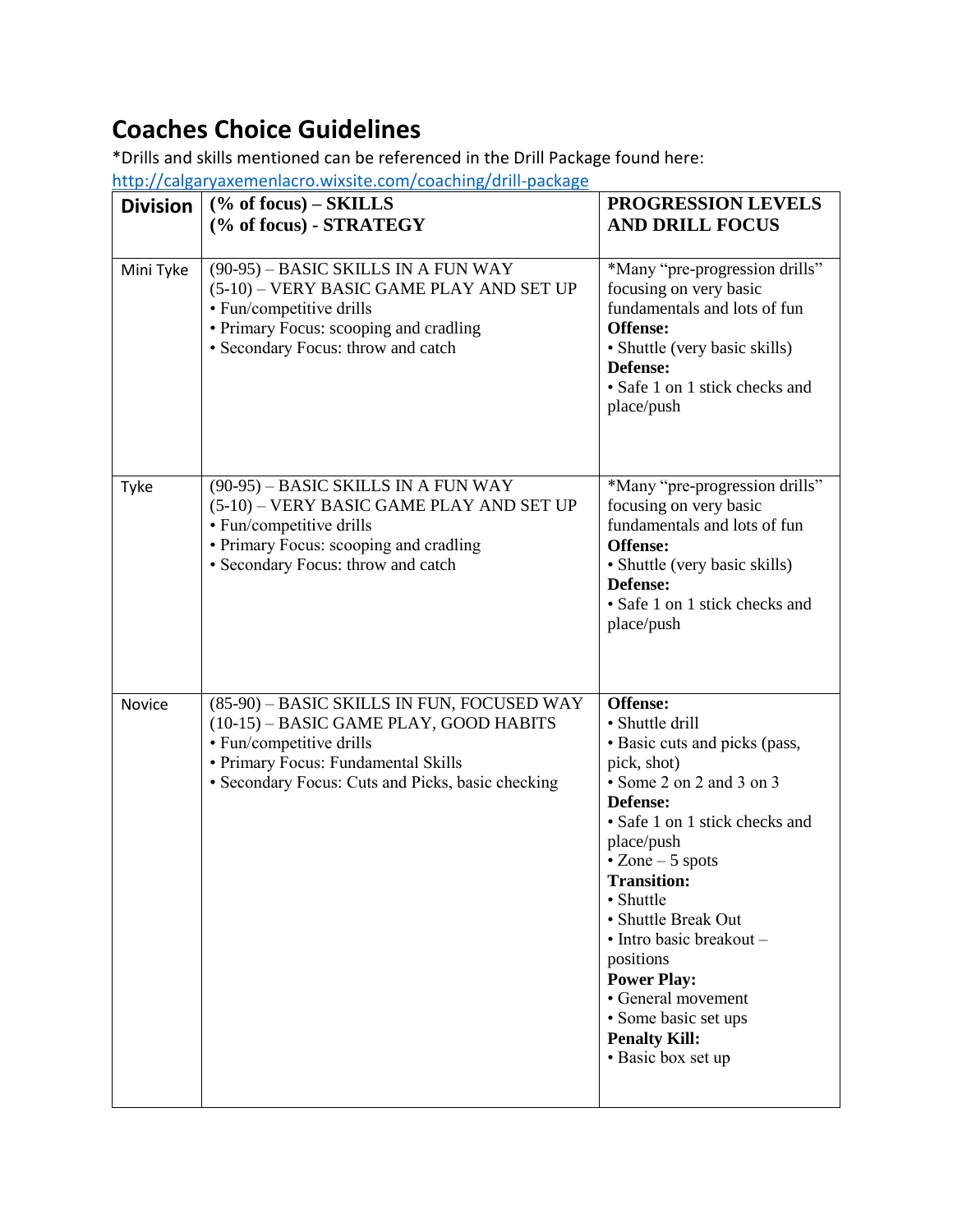| PeeWee | (80-85) – STRONG "USABLE" SKILLS                      | <b>Offense:</b>                                                 |
|--------|-------------------------------------------------------|-----------------------------------------------------------------|
|        | (15-20) - INTRO GAME REPLICATIONS AND                 | • Lots of cuts and picks (pass,                                 |
|        | <b>SPECIAL TEAMS</b>                                  | pick, shot)                                                     |
|        | • Fine tuning of skills                               | • Lots of 2 on 2 and 3 on 3                                     |
|        | • Primary Focus: Fundamental Skills, Cuts and Picks,  | • Introduce swing/motion                                        |
|        | <b>Basic Checking</b>                                 | offense $(A)$                                                   |
|        | • Secondary Focus: Introducing Team Concepts such     | Defense:                                                        |
|        | as special teams, and general team concepts           | • Man 2 man control                                             |
|        |                                                       | $\cdot$ Zone – 5 Spots                                          |
|        |                                                       | · Wall Defense (Possible Man 2                                  |
|        |                                                       | Man defense)                                                    |
|        |                                                       | <b>Transition:</b>                                              |
|        |                                                       | · Shuttle Break Out                                             |
|        |                                                       | $\bullet$ Basic breakout – positions                            |
|        |                                                       | <b>Power Play:</b>                                              |
|        |                                                       | • General Movement                                              |
|        |                                                       | • Simple Set plays                                              |
|        |                                                       | • Getting the ball back                                         |
|        |                                                       | <b>Penalty Kill:</b>                                            |
|        |                                                       | · Basic Box set up                                              |
|        |                                                       | • Rotations/help                                                |
|        |                                                       | • Intro to ragging the ball                                     |
|        |                                                       |                                                                 |
|        |                                                       |                                                                 |
|        |                                                       |                                                                 |
|        |                                                       |                                                                 |
| Bantam | (75-80) – SKILLS IN GAME SCENARIOS                    | Offense:                                                        |
|        | (20-25) – INTRODUCE ADVANCED STRATEGIES               | • Mastering cuts and picks                                      |
|        | • Challenge skills with high tempo/pressure • Primary | (pass, pick, shot)                                              |
|        | Focus: Mastering Cuts and Picks and basic checking .  | • Lots of 2 on 2 and 3 on 3                                     |
|        | Secondary Focus: Clear Understanding of Team          | • Establish strong swing/motion                                 |
|        | Concepts                                              | offense                                                         |
|        |                                                       | Defense:                                                        |
|        |                                                       | • Wall Defense (Possible Man 2                                  |
|        |                                                       | Man defense)                                                    |
|        |                                                       | • Wall and Sag (Possible Man 2                                  |
|        |                                                       | Man variation)                                                  |
|        |                                                       | Transition:<br>• Break out under                                |
|        |                                                       | pressure/confusion                                              |
|        |                                                       | <b>Power Play:</b>                                              |
|        |                                                       |                                                                 |
|        |                                                       | • Complex movement and plays<br>• Getting the ball back Penalty |
|        |                                                       | Kill:                                                           |
|        |                                                       | · Box/Diamond and rotations                                     |
|        |                                                       | $\cdot$ 3 man                                                   |
|        |                                                       | • Ragging                                                       |
|        |                                                       |                                                                 |
|        |                                                       |                                                                 |
|        |                                                       |                                                                 |